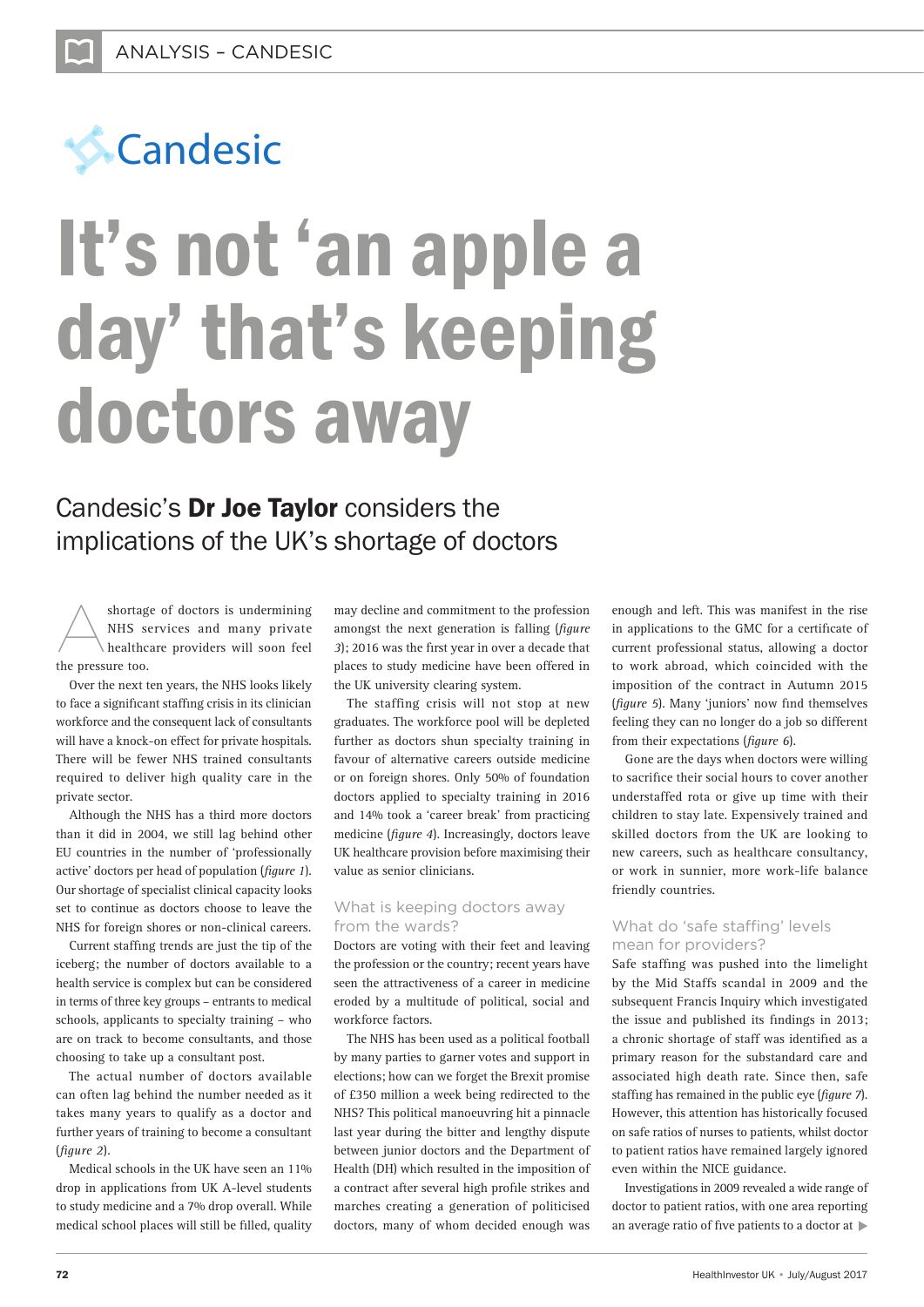

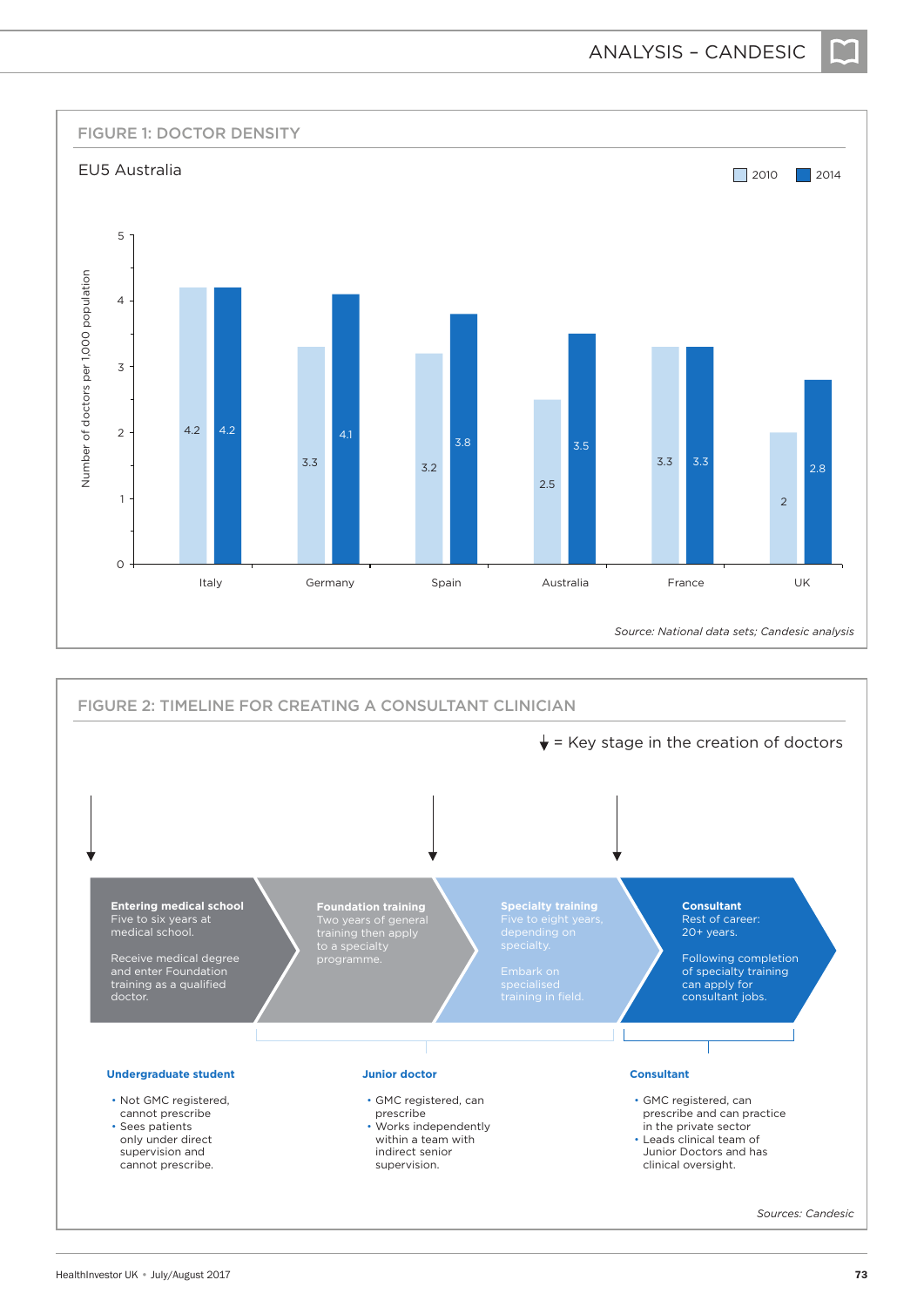

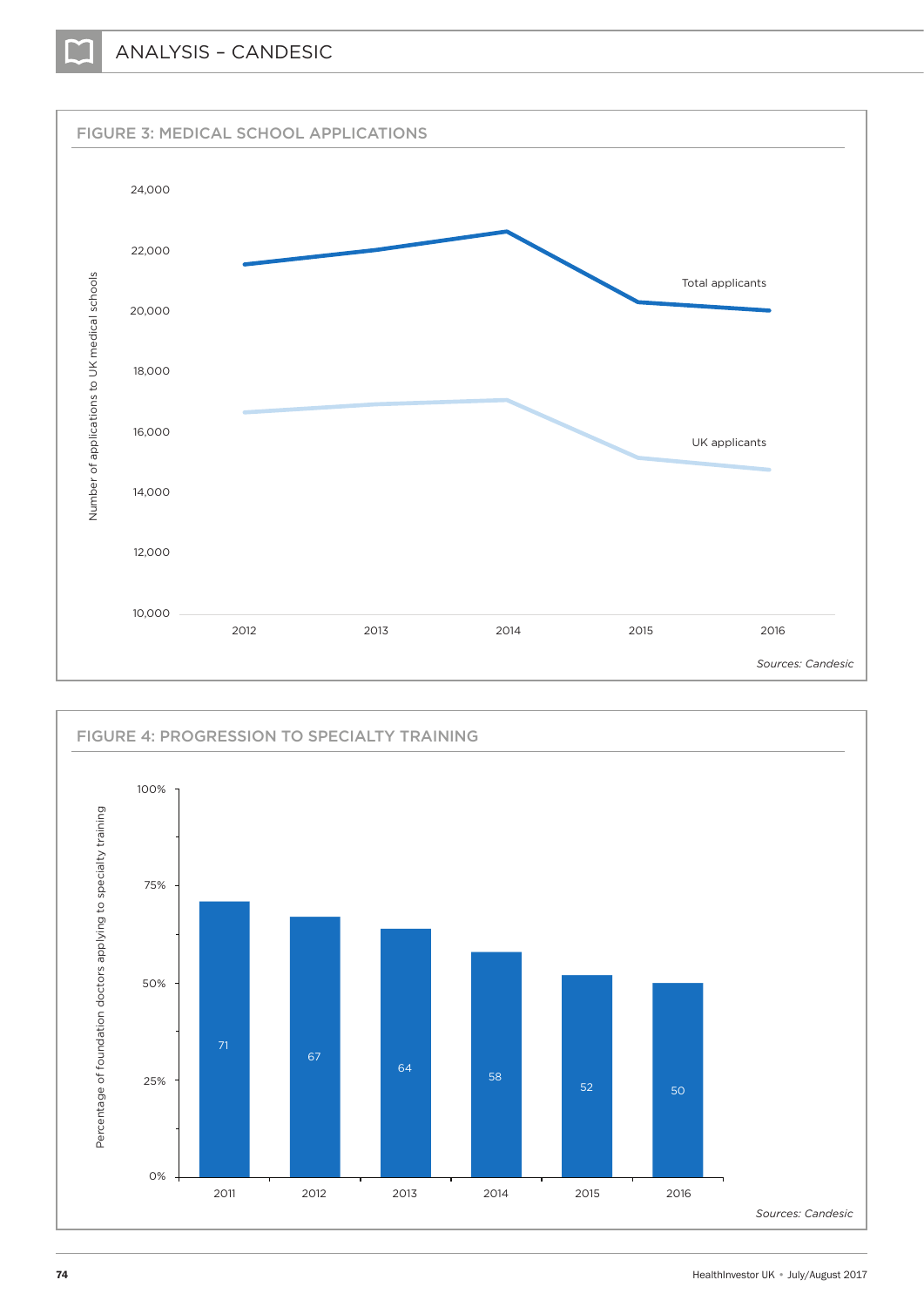

▶ 11am and 71 patients to a doctor at 11pm. It is time to introduce medic rotas that are aligned with clinical demand, something the NHS has been very slow to introduce.

#### Can better rostering support more effective doctor deployment?

eRostering has had a presence in nursing for over a decade yet clinicians are often still rostered on paper or using a 'copy and paste' MS Excel rota often developed by a junior member of the clinical team. Manual rostering takes time away from clinical duties to create, monitor and trouble shoot rosters, making that clinician less efficient and making staffing levels less safe.

The introduction of an eRostering system in a hospital can help to streamline a roster for medics allowing instant offering of shifts out to internal bank workers or out to selected agencies with whom specific rates have been calculated in line with locum caps introduced by the DH. All of which can help to not only fill dangerous rota gaps but also save hospitals money; Candesic has calculated that when used optimally one of the now numerous and increasingly innovative leading eRostering software suites can save a potential £2.6 million per annum for a trust when

factoring in admin savings and optimisation of the roster when covering short-term absence. The opportunity for doctor rostering is clear.

If medic rostering is used to this level of sophistication the savings potential for NHS trusts could be significant given the ever-growing cost of agency locums and the increasing number of unfilled spaces on medic rosters.

#### How do we get doctors back into clinical practice via the private sector?

The Royal College of Surgeons called for greater independent sector provision of training as early as 2013 and hosted a working group on this in 2006, identifying certain specialties which they felt the independent sector would cater well to including orthopaedics, urology and plastic surgery. As many more operations are offered out to the independent sector to help the NHS cope with growing waiting times, many trainees feel they miss out on surgical experience and theatre time.

This perceived lack of training leads trainees into disillusionment and cynicism, either driving them out of medical practice or creating less able consultants. Provision of training by independent sector hospitals would help to produce more

well-rounded and better trained consultants of the future, benefitting the independent sector by increasing the pool of consultants from which they can hire. It also enables attraction of the best and the brightest trainees to your hospitals via more innovative training, worldleading trainers and premium equipment; securing their service within your business and their knowledge of your brand early in their career.

#### How do we bring doctors back into the health service?

To bring doctors back into the health service we must look to where they are going and emulate what they do; we must transform the health landscape to make it attractive to not just the best and brightest but every doctor by looking at what is drawing them away.

For many who leave for foreign shores it is the attraction of renewed professional respect and lesser political interference in the environment that they will work within. For some it is the improved work life balance and not having to cover a shift that has been empty for weeks but with little action taken to fill it, a problem that could be addressed by better rostering.

For those who leave for industries like  $\blacktriangleright$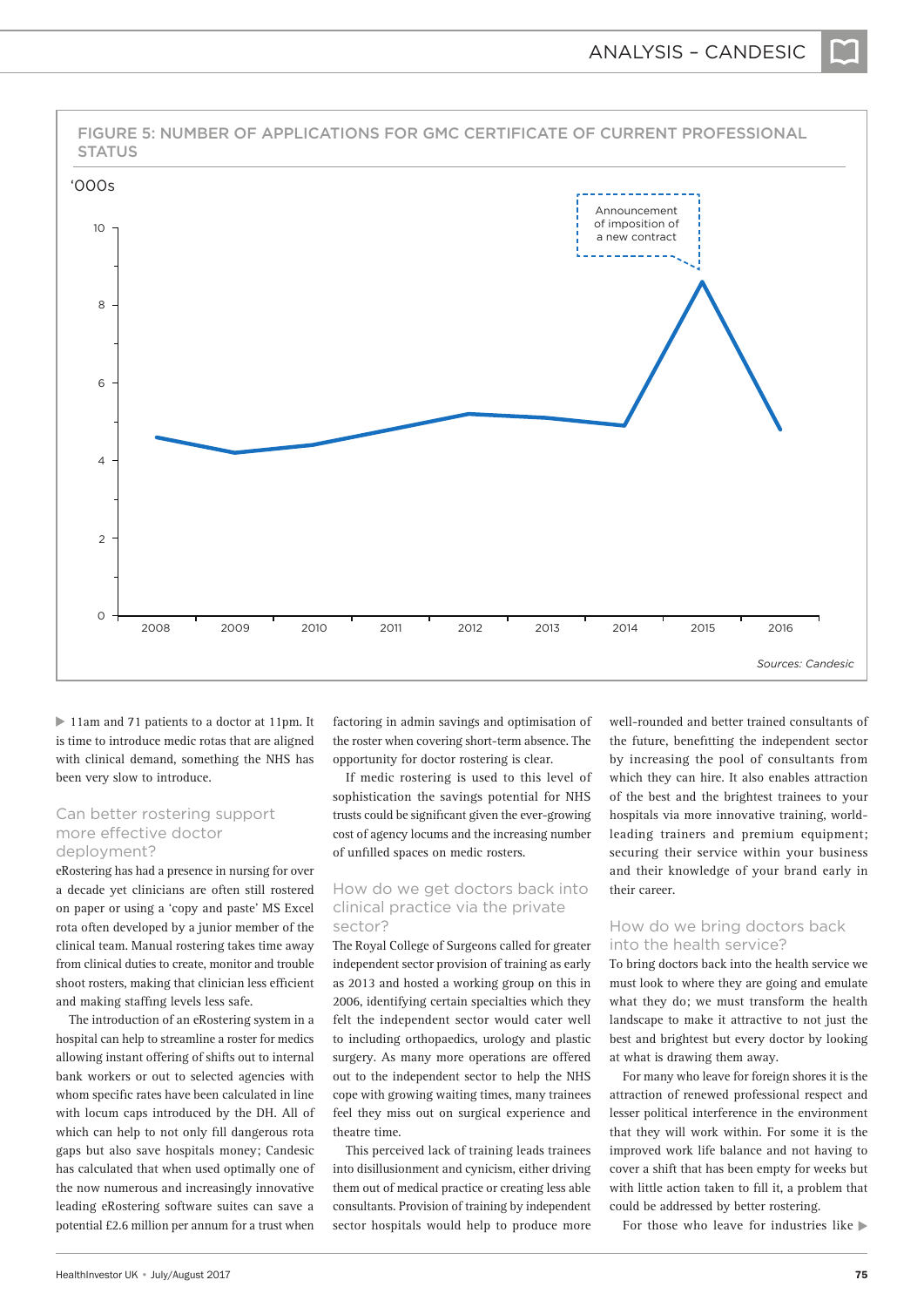



*Sources: Candesic*